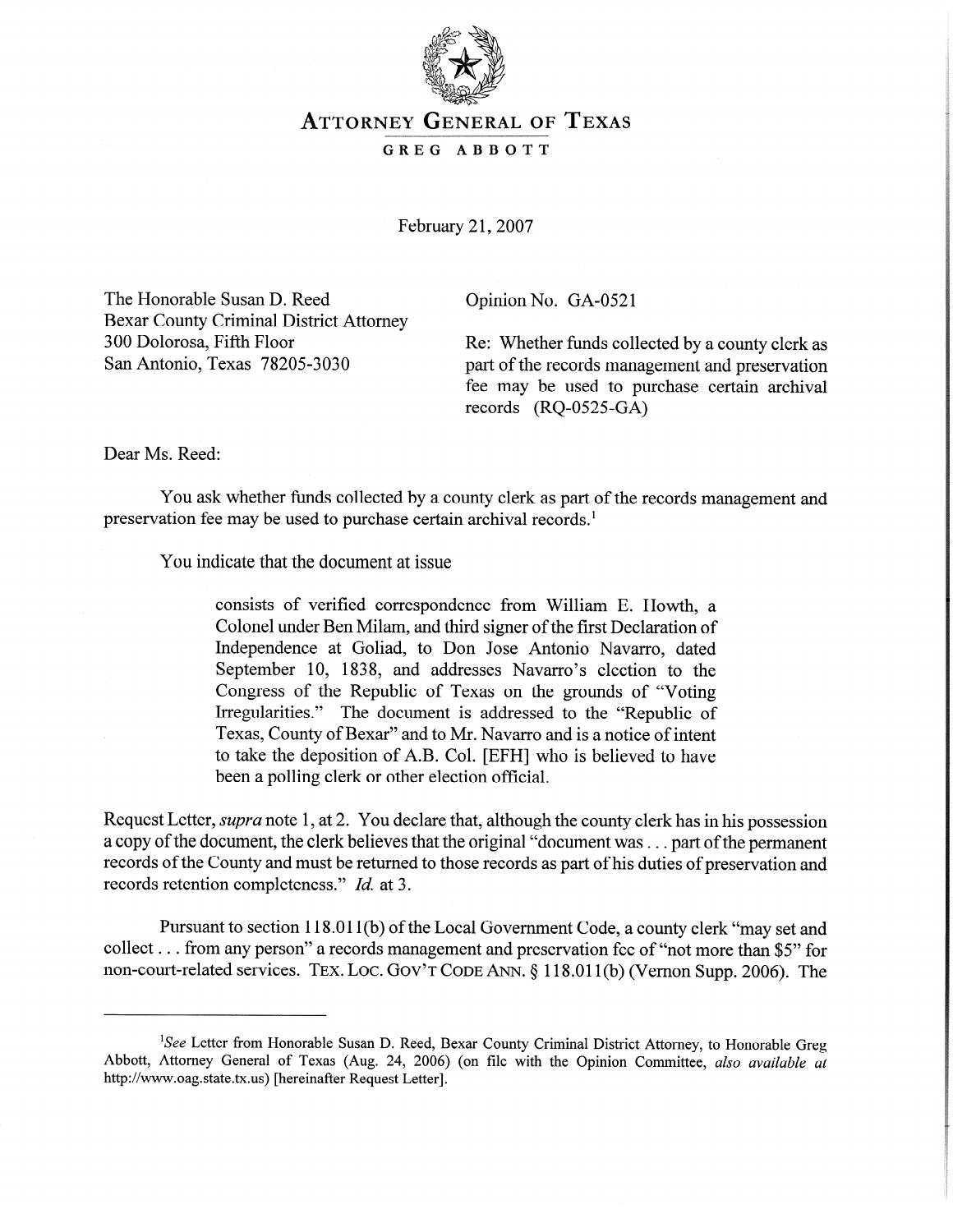referenced fee "is for the records management and preservation services performed by the county clerk after the filing and recording of a document in the records of the office of the clerk." *Id.*   $§$  118.0216(a). "The fee may be used only to provide funds for specific records management and preservation, including for automation purposes." *Id.* § 118.0216(d). Another statutory provision directs a commissioners court to "establish a county clerk records management and preservation fund for fees subject to Section 118.02 16 and approve in advance any expenditures from the fund." *Id.*  § 203.003(5) (Vernon 1999).

The primary purpose of statutory construction is to ascertain and give effect to the Legislature's intent. See *McIntyre* v. Ramirez, 109 S.W.3d 741, 745 (Tex. 2003). In order to ascertain legislative intent, we begin by construing a statute according to its plain language. See *In*  re *Canales,* 52 S.W.3d 698, 702 (Tex. 2001). As we have noted, the records management and preservation fee described by section 118.0 11 of the Local Government Code is to be used "for the records management and preservation services performed by the county clerk *afler the filing and*   $\frac{1}{2}$  118.0216(a) (Vernon Supp. 2006) (emphasis added). The original of the document at issue here, while it may or may not have been originally filed and recorded in the records of the county clerk, is not at present a part of those records. In our view, the fee described by section 118.011 may not be used to purchase original records that are not in the clerk's possession. Rather, its use is restricted to "records management and preservation services performed by the county clerk after the filing and  $t_{\rm c}$  records management and preservation services performed by the county clerk after the filing and recording of a document in the records of the office of the clerk." *Id.*